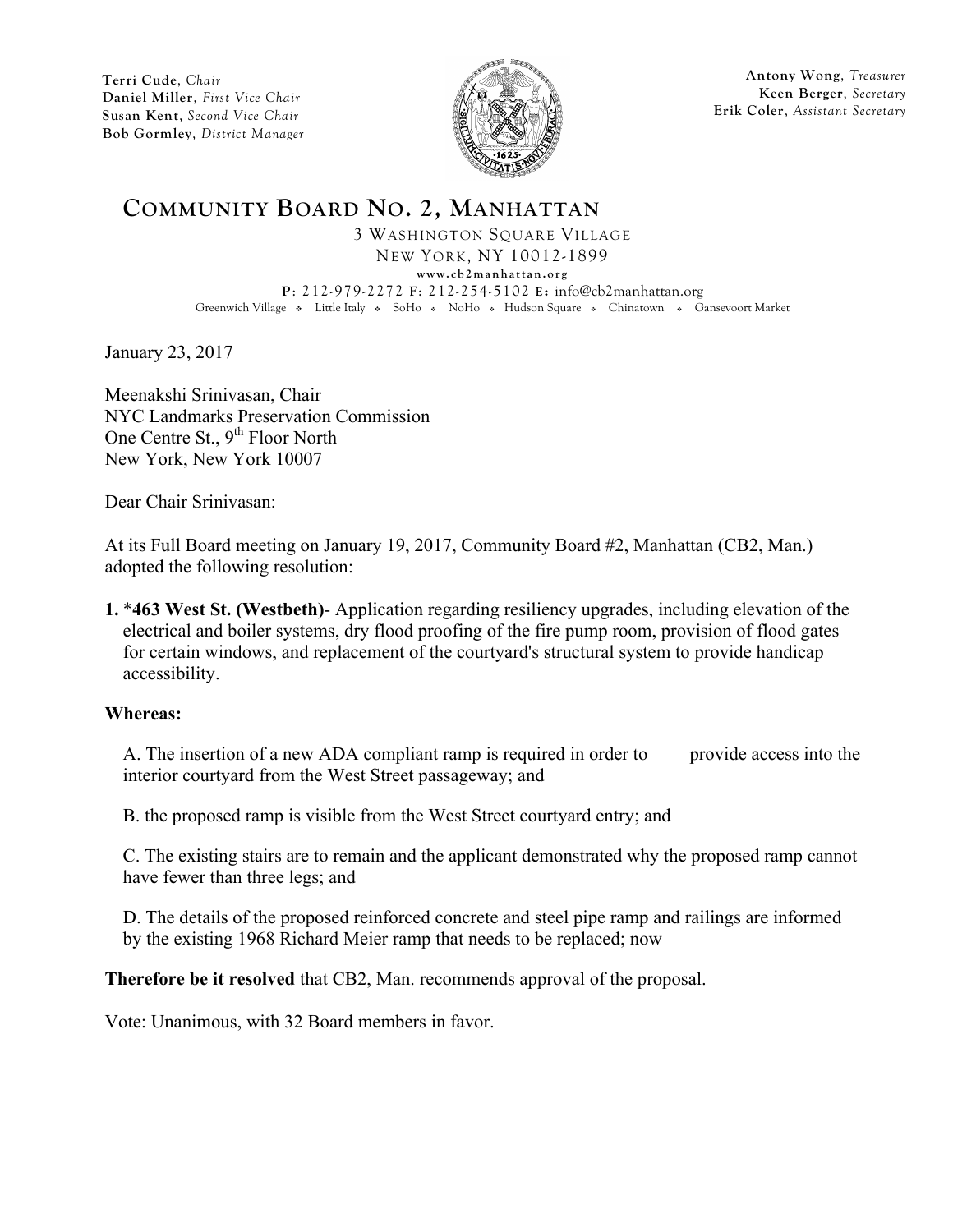

**Antony Wong**, *Treasurer* **Keen Berger**, *Secretary* **Erik Coler**, *Assistant Secretary*

## **COMMUNITY BOARD NO. 2, MANHATTAN**

3 WASHINGTON SQUARE VILLAGE NEW YORK, NY 10012-1899 **www.cb2manhattan.org P**: 212-979-2272 **F**: 212-254-5102 **E:** info@cb2manhattan.org Greenwich Village • Little Italy • SoHo • NoHo • Hudson Square • Chinatown • Gansevoort Market

January 23, 2017

Meenakshi Srinivasan, Chair NYC Landmarks Preservation Commission One Centre St.,  $9^{th}$  Floor North New York, New York 10007

Dear Chair Srinivasan:

At its Full Board meeting on January 19, 2017, Community Board #2, Manhattan (CB2, Man.) adopted the following resolution:

**2.** \***126 Waverly Place** - Application to introduce storefronts east of the public entry that was a back entry storage location to the former commercial space for stand alone retail space and remake the storefront.

#### **Whereas:**

A. The proposed storefronts are on the residential entrance side of the building and align with the height of the residential entry; and

B. The same precast concrete elements that were used in the building's existing storefronts, but reduced in scale in order to bring into scale with the residential scale of the streetscape, will be used; and

C. The proposal does not include storefront bulkheads of the type seen in the building's other storefronts; and

D. The applicant indicated willingness, to incorporate this type of bulkhead into the proposal; and

E. Any signage will be behind the glass storefronts; now

**Therefore be it resolved** that CB2, Man. recommends approval of the storefronts if the applicant is indeed willing to incorporate bulkheads of appropriate proportion into the storefront design.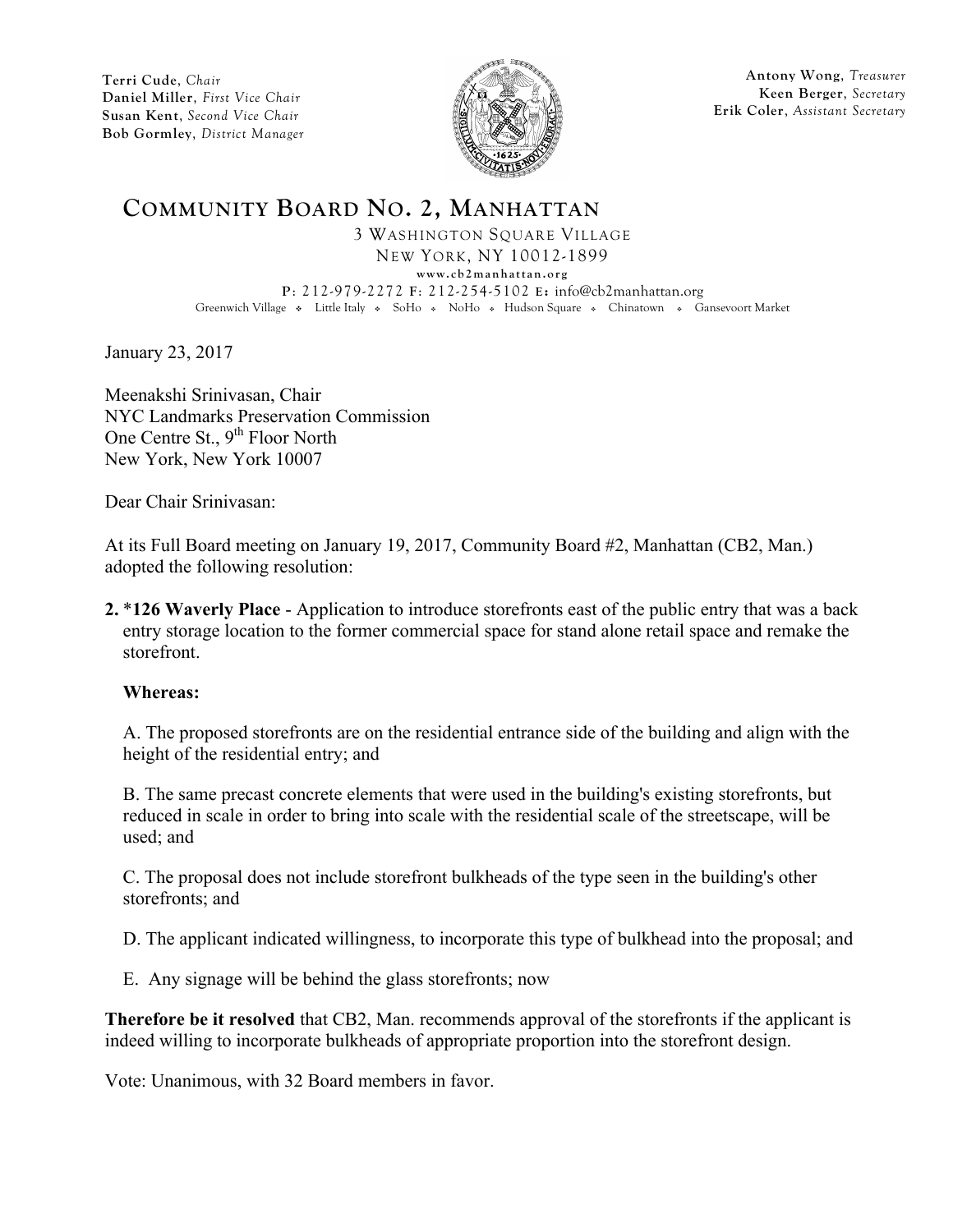

**Antony Wong**, *Treasurer* **Keen Berger**, *Secretary* **Erik Coler**, *Assistant Secretary*

## **COMMUNITY BOARD NO. 2, MANHATTAN**

3 WASHINGTON SQUARE VILLAGE NEW YORK, NY 10012-1899 **w ww.cb2manhattan.org P**: 212-979-2272 **F**: 212-254-5102 **E:** info@cb2manhattan.org Greenwich Village • Little Italy • SoHo • NoHo • Hudson Square • Chinatown • Gansevoort Market

January 23, 2017

Meenakshi Srinivasan, Chair NYC Landmarks Preservation Commission One Centre St.,  $9^{th}$  Floor North New York, New York 10007

Dear Chair Srinivasan:

At its Full Board meeting on January 19, 2017, Community Board #2, Manhattan (CB2, Man.) adopted the following resolution:

**3. \*21 West 10th St.** Application is to restore the rear facade; lower the areaway and rear garden; excavate the cellar and expand it under rear yard; replace areaway ironwork; replace parlor floor French door railings at street façade and install new parlor floor French doors and railings at rear façade; and convert the building from multi-family apartments to single family residence.

#### **Whereas:**

A. The overall thrust of the restoration and alteration of the street facade reflects respect for the building's original Italianate roots; and

B. The areaway will lowered by 12" and be paved to match the sidewalk's bluestone with planters to match existing brownstone; and

C. The non-original 6' high areaway fence will be replaced by a fence replicating and aligning with the existing, neighboring cast iron fence at 19 West 10th; and

D. The existing, non-original curved first floor balcony railings will be replaced by balcony railings inspired by, but not identical to, the existing balcony railings at 15 West 10th, which are more consistent with the building's origins; and

E. The existing non-original entry door will be replaced by a wooden door unit that references an existing one at 37 West 10th and is more consistent with the building's architecture; and F. The existing non-original French doors and small windows at the garden level rear facade will be replaced by wooden French doors, stone pilasters, and ornamental lintels that indicate the same respect for the building as the front facade; and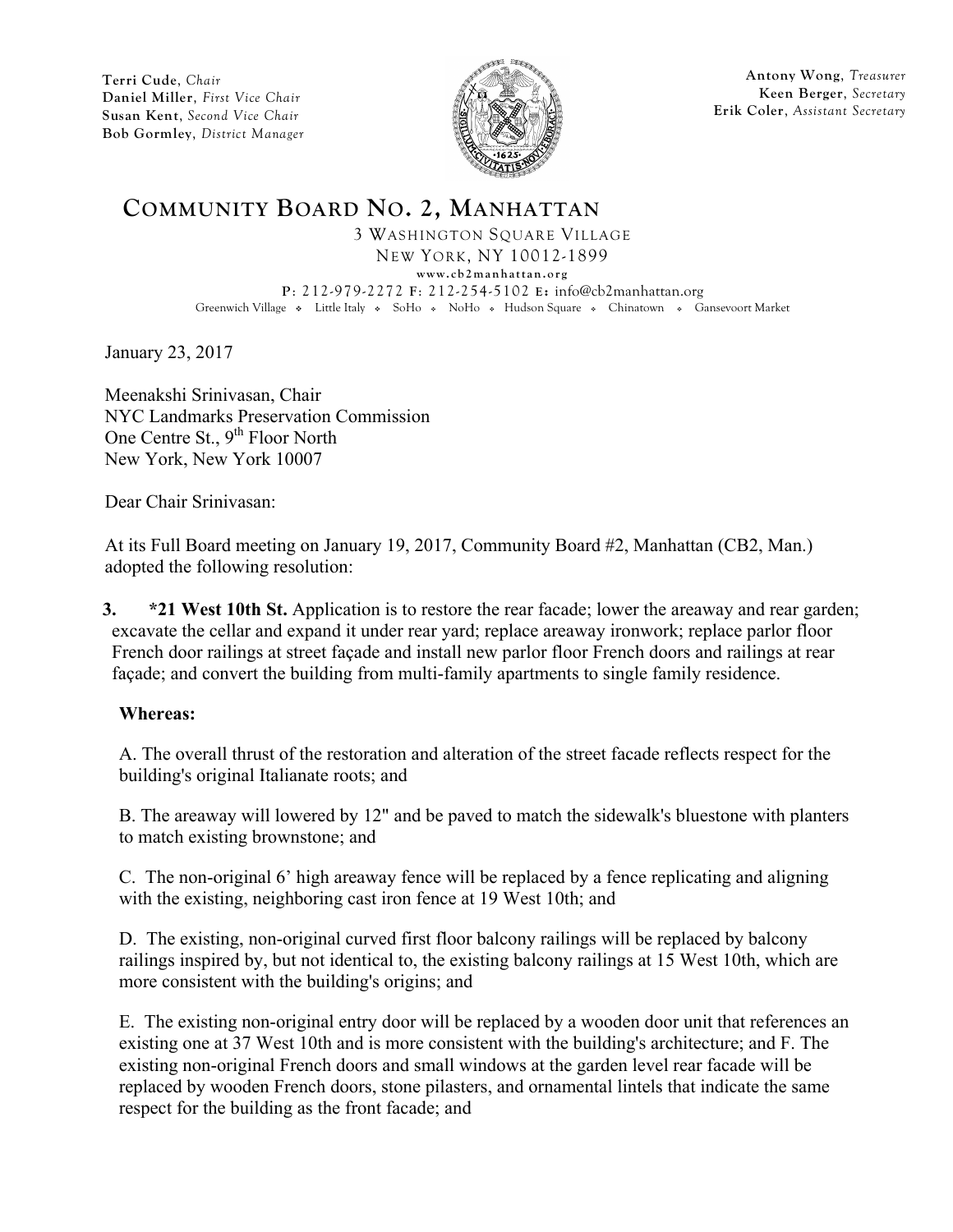G. The proposed first floor rear French doors with transom will match the front units, as will the metal railings, and will require new facade infill at the masonry openings; and

H. The committee commends the applicant for his sensitivity to and respect for the building, particularly with respect to the rear facade; now

**Therefore be it resolved** that CB2, Man. recommends approval of the application.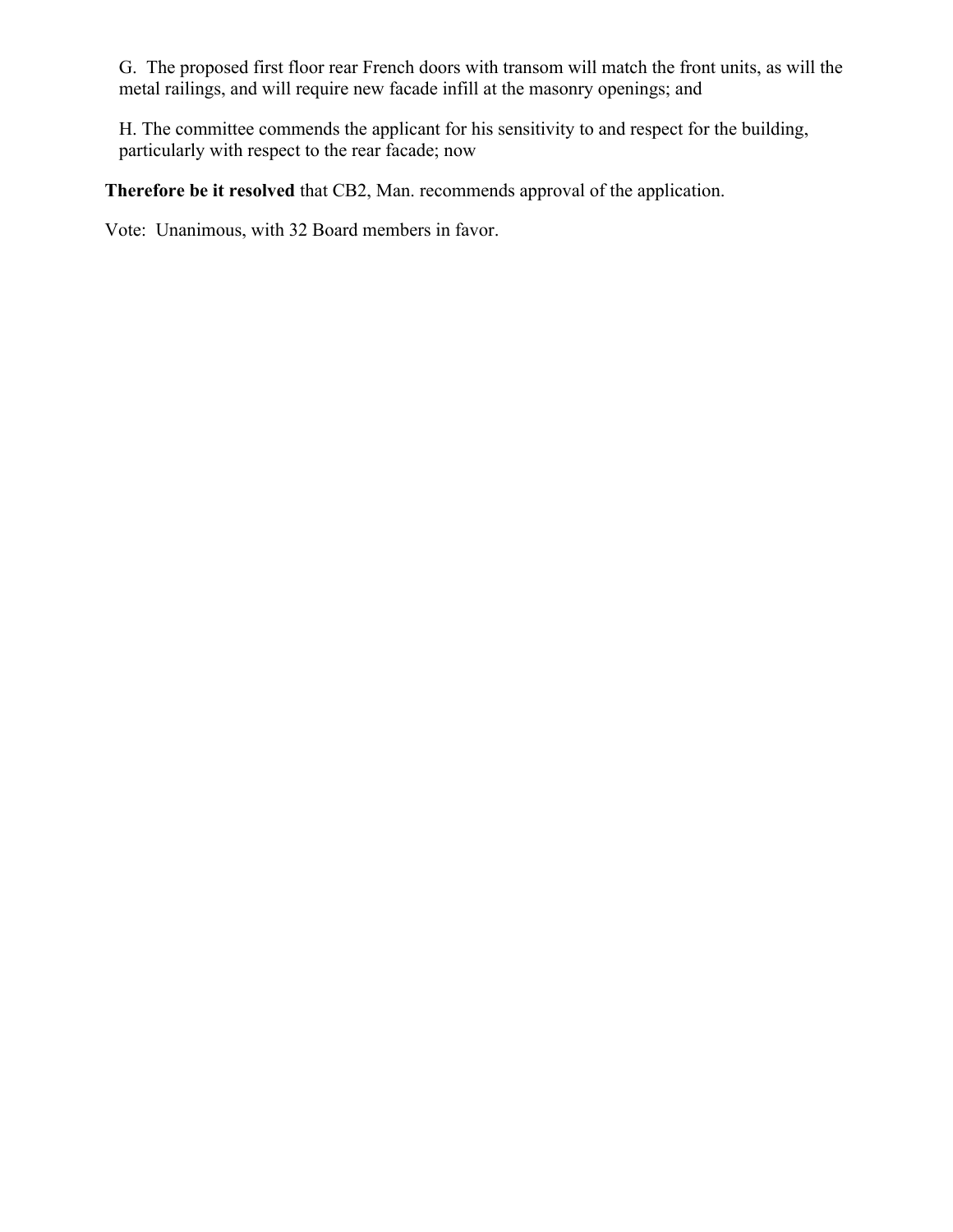

**Antony Wong**, *Treasurer* **Keen Berger**, *Secretary* **Erik Coler**, *Assistant Secretary*

## **COMMUNITY BOARD NO. 2, MANHATTAN**

3 WASHINGTON SQUARE VILLAGE NEW YORK, NY 10012-1899 **www.cb2manhattan.org P**: 212-979-2272 **F**: 212-254-5102 **E:** info@cb2manhattan.org Greenwich Village • Little Italy • SoHo • NoHo • Hudson Square • Chinatown • Gansevoort Market

January 23, 2017

Meenakshi Srinivasan, Chair NYC Landmarks Preservation Commission One Centre St.,  $9^{th}$  Floor North New York, New York 10007

Dear Chair Srinivasan:

At its Full Board meeting on January 19, 2017, Community Board #2, Manhattan (CB2, Man.) adopted the following resolution:

- 4. \***143 Prince St.** Application is to extend existing storefront design to additional frontage on West Broadway at street level and cellar level door; install new signage to match previously approved signage on Prince St.; replace existing banner and repair and refurbish existing black metal stairs from side walk to cellar level. **(Withdrawn-LPC will review at staff level.)**
- 5. \***10 Jones St.** Application is to install a new metal canopy with integrated lighting and new first floor security window grates.

#### **Whereas:**

A. The proposed new metal canopy projects 5' out and is unlike anything on this or other streets of similar scale in the historic district; and

B. The existing entryway to the building is recessed, negating the need for protection from rain that was cited by the applicant as a justification for the canopy; and

C. The design of the proposed new first floor metal security gates is entirely without reference in the district and the applicant, who did not know the date of the building, was unable to offer a rationale for the pattern other than it was something the client likes and already employs as an identifying device in two other buildings he owns, neither of which are located in historic districts; now

**Therefore be it resolved** that CB2, Man. recommends denial of the application.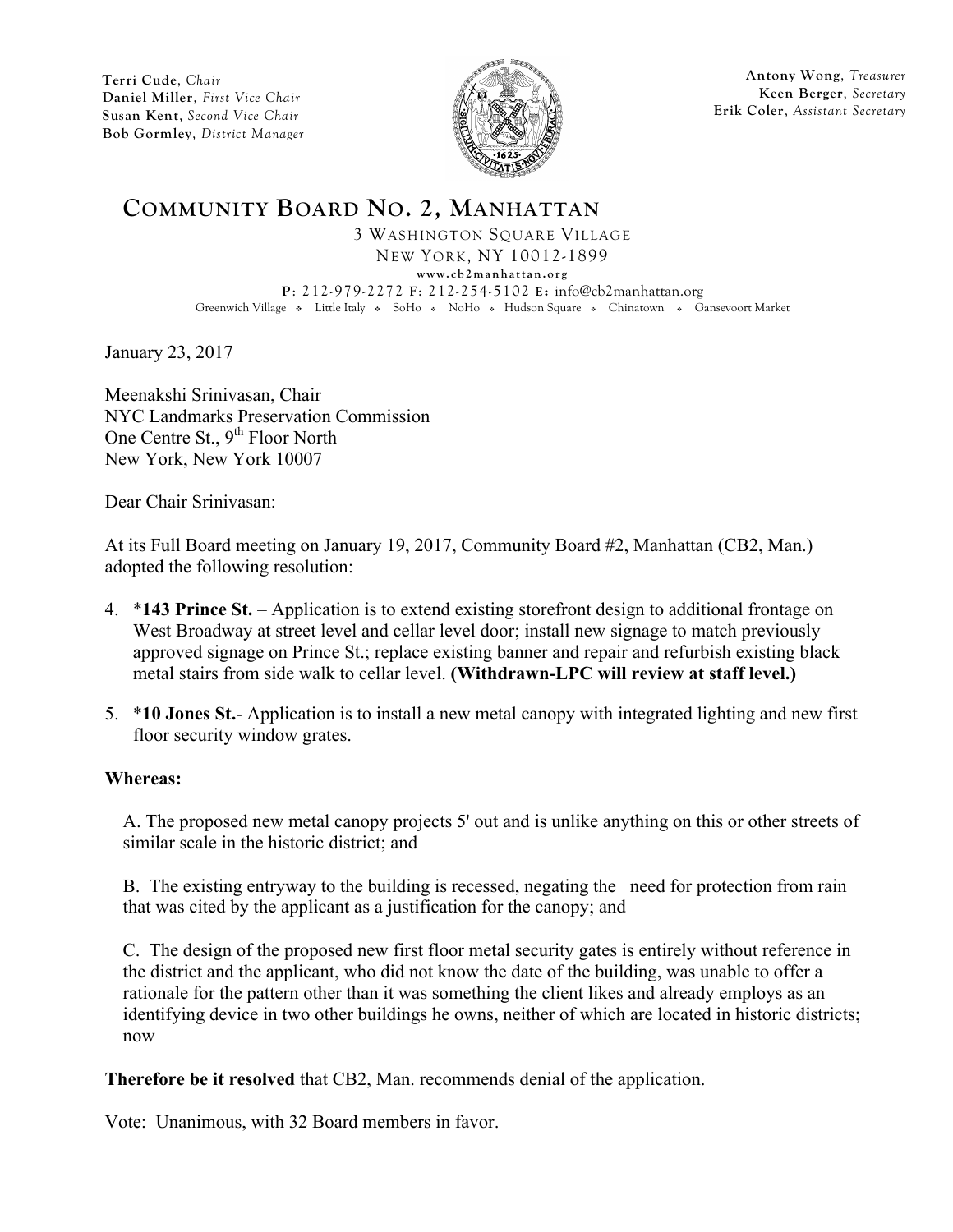

**Antony Wong**, *Treasurer* **Keen Berger**, *Secretary* **Erik Coler**, *Assistant Secretary*

### **COMMUNITY BOARD NO. 2, MANHATTAN**

3 WASHINGTON SQUARE VILLAGE NEW YORK, NY 10012-1899 **www.cb2manhattan.org P**: 212-979-2272 **F**: 212-254-5102 **E:** info@cb2manhattan.org Greenwich Village • Little Italy • SoHo • NoHo • Hudson Square • Chinatown • Gansevoort Market

January 23, 2017

Meenakshi Srinivasan, Chair NYC Landmarks Preservation Commission One Centre St.,  $9^{th}$  Floor North New York, New York 10007

Dear Chair Srinivasan:

At its Full Board meeting on January 19, 2017, Community Board #2, Manhattan (CB2, Man.) adopted the following resolution:

**6. \*453 Broome St**. - Application is to legalize construction/installation of new granite paving and diamond plate for sidewalk on two sides of the location.

#### **Whereas:**

A. Sidewalk work involving the installation of granite paving and diamond plate was approved at LPC staff level a year ago with permission to remove glass vault lights granted on the condition that the lights would be examined by LPC staff and potentially reconfigured; and

B. The contractor proceeded to do the work and threw away the vault lights, without complying with the agreement that had been made at LPC; and

C. The applicant purports to have been unaware of his contractor's actions until it was too late, it is nonetheless the applicant's responsibility to exercise the oversight required to ensure that his agreement with LPC was adhered to and that historic material not be indiscriminately thrown away; now

**Therefore be it resolved** that CB2, Man. recommends denying legalization of the sidewalk renovation that has already occurred unless the applicant reintroduces cast iron and glass light risers and steps at each stair location, in acknowledgement of the importance of glass lights as a defining visual element of the district.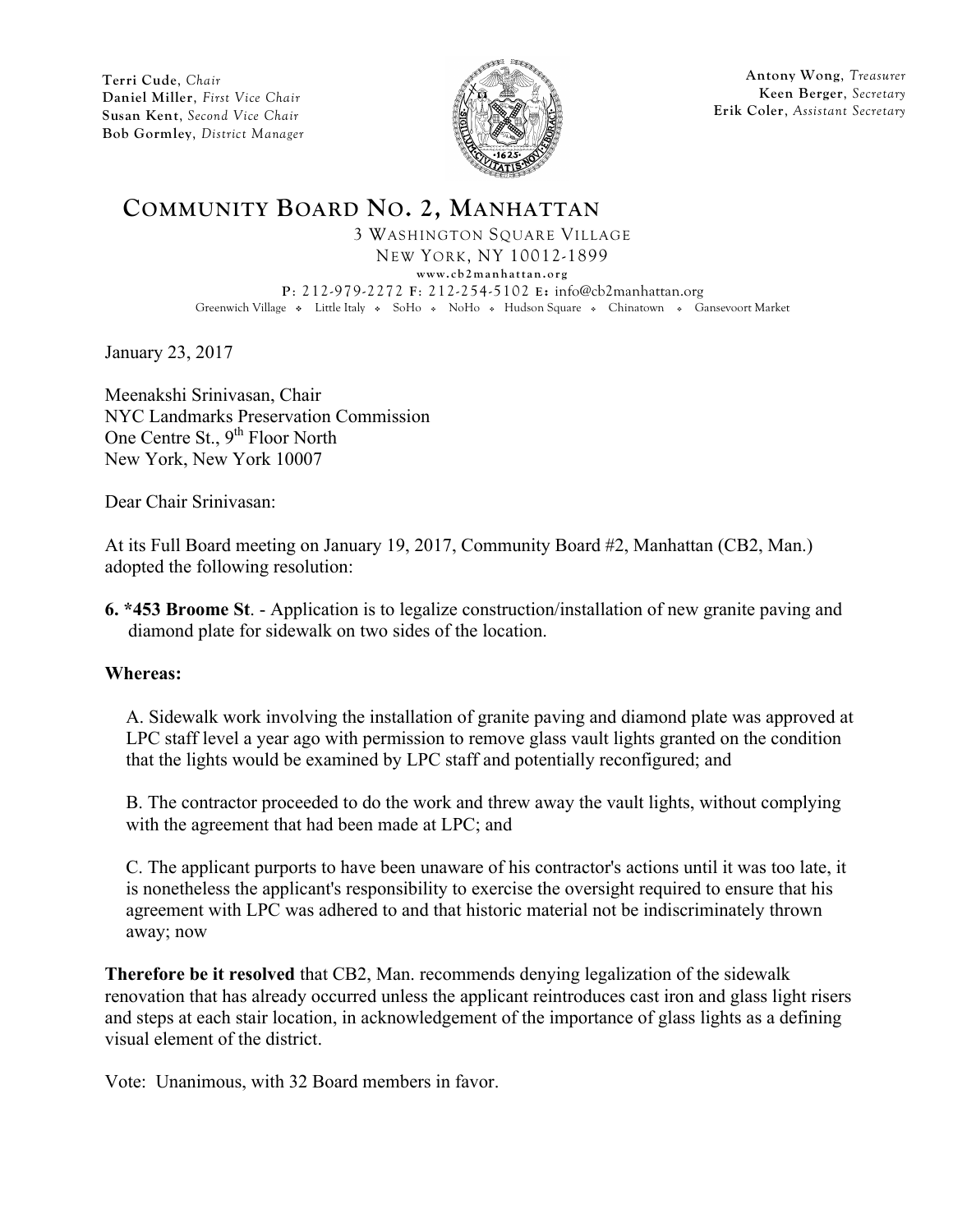

**Antony Wong**, *Treasurer* **Keen Berger**, *Secretary* **Erik Coler**, *Assistant Secretary*

### **COMMUNITY BOARD NO. 2, MANHATTAN**

3 WASHINGTON SQUARE VILLAGE NEW YORK, NY 10012-1899 **www.cb2manhattan.org P**: 212-979-2272 **F**: 212-254-5102 **E:** info@cb2manhattan.org Greenwich Village • Little Italy • SoHo • NoHo • Hudson Square • Chinatown • Gansevoort Market

January 23, 2017

Meenakshi Srinivasan, Chair NYC Landmarks Preservation Commission One Centre St.,  $9^{th}$  Floor North New York, New York 10007

Dear Chair Srinivasan:

At its Full Board meeting on January 19, 2017, Community Board #2, Manhattan (CB2, Man.) adopted the following resolution:

**7. \*11 Commerce St.** - Application is to add a bulkhead for the stair, add a small mechanical penthouse on the roof and to enlarge windows on the rear facade.

#### **Whereas:**

A. The proposed verdigris copper clad bulkhead would not be visible from Commerce Street and is somewhat visible from Seventh Avenue; and

B. The bulkhead creates the necessity for increased chimney height , creating a peculiar, freestanding and visible chimney , which would provide a stark and overly important presence among this row of 1830's Greek Revival houses when viewed from Seventh Avenue, and

C. The enlargement of the windows on the rear facade is not visible, and

D. The existing front door and columns are to be cleaned and repaired, with trim around door to be replicated, with copper cornice on door painted to match previously permitted windows; and

E. A modest vintage gas light is proposed next to door; now

**Therefore be it resolved** that CB2, Man. recommends approval of the bulkhead, rails, rear windows, and front door, and requests that the applicant seek alternative solutions to the placement of the chimney, with the goal of minimizing its conspicuousness.

Vote: Passed, with 31 Board members in favor, and 1 in opposition (C. Flynn).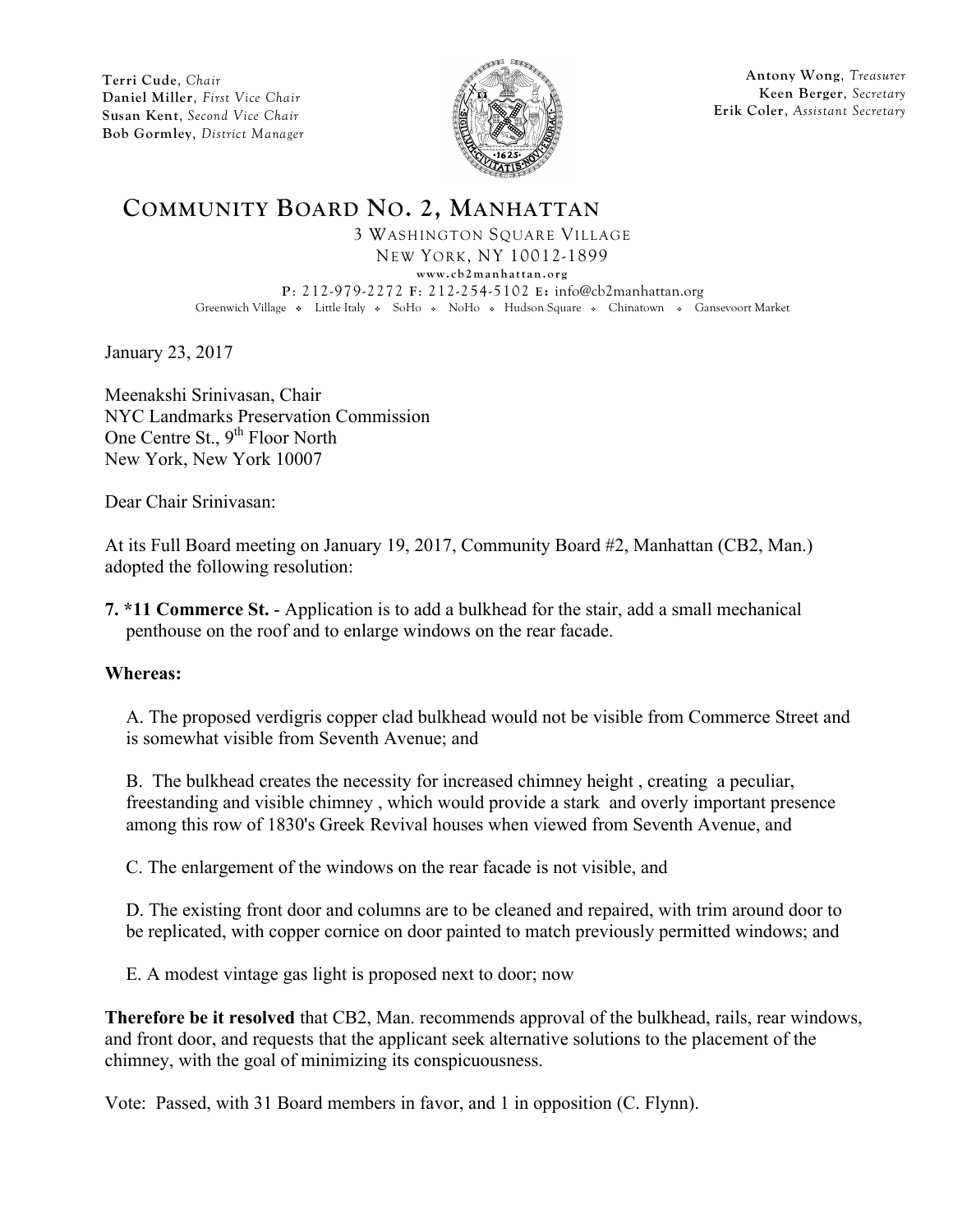

**Antony Wong**, *Treasurer* **Keen Berger**, *Secretary* **Erik Coler**, *Assistant Secretary*

# **COMMUNITY BOARD NO. 2, MANHATTAN**

3 WASHINGTON SQUARE VILLAGE NEW YORK, NY 10012-1899 **www.cb2manhattan.org P**: 212-979-2272 **F**: 212-254-5102 **E:** info@cb2manhattan.org Greenwich Village v Little Italy v SoHo v NoHo v Hudson Square v Chinatown v Gansevoort Market

January 23, 2017

Meenakshi Srinivasan, Chair NYC Landmarks Preservation Commission One Centre St., 9<sup>th</sup> Floor North New York, New York 10007

Dear Chair Srinivasan:

At its Full Board meeting on January 19, 2017, Community Board #2, Manhattan (CB2, Man.) adopted the following resolution:

**8. \*439 Lafayette St.** – Application is to renew a master plan for hand painted signage.

#### **Whereas:**

A. The applicant provided sufficient material to review in order to evaluate the signage that has appeared since the master plan was originally approved; and

B. This is simply a renewal of that plan; now

**Therefore be it resolved** that CB2, Man. recommends approval of the renewal of the Master Plan.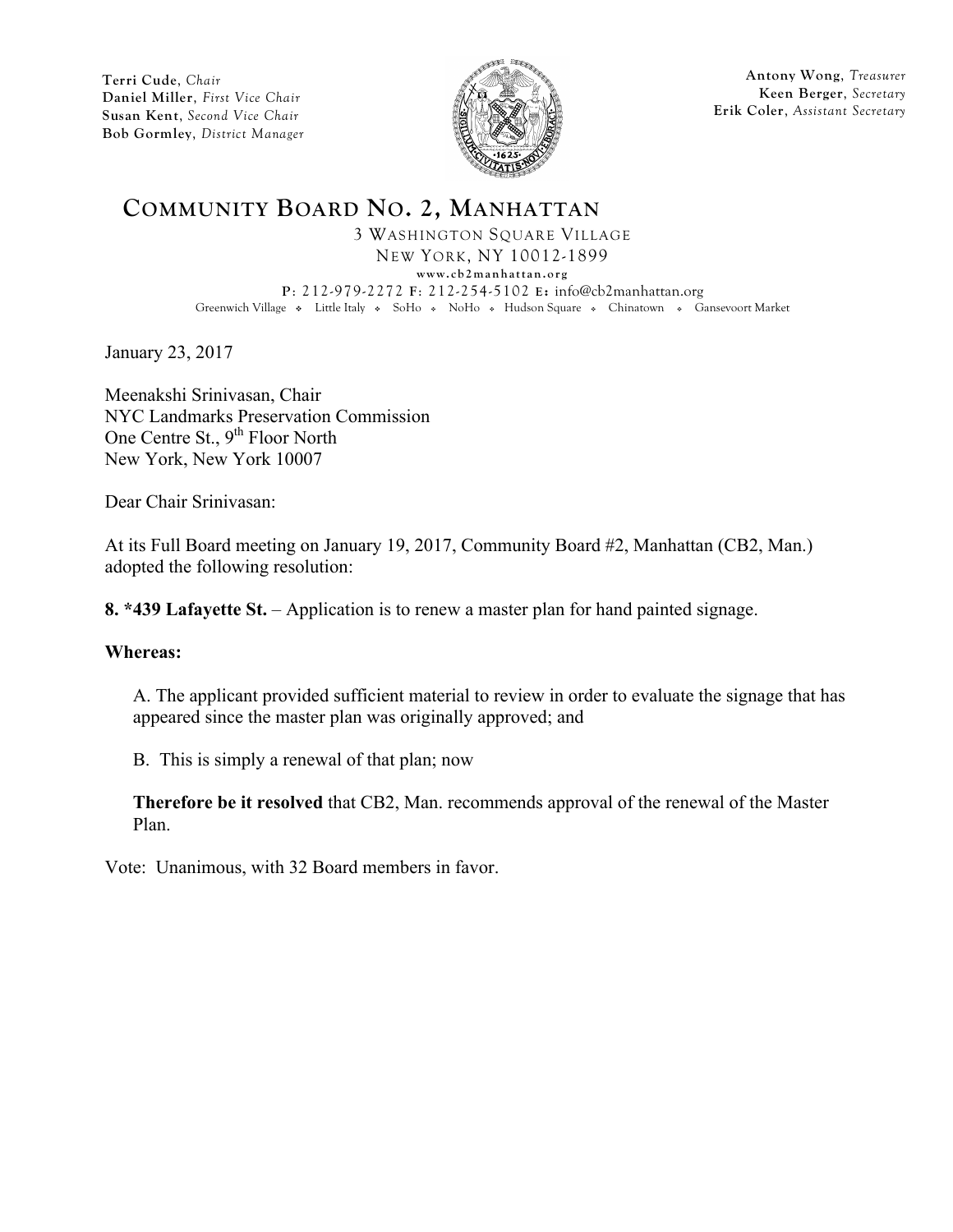

**Antony Wong**, *Treasurer* **Keen Berger**, *Secretary* **Erik Coler**, *Assistant Secretary*

### **COMMUNITY BOARD NO. 2, MANHATTAN**

3 WASHINGTON SQUARE VILLAGE NEW YORK, NY 10012-1899 **www.cb2manhattan.org P**: 212-979-2272 **F**: 212-254-5102 **E:** info@cb2manhattan.org Greenwich Village • Little Italy • SoHo • NoHo • Hudson Square • Chinatown • Gansevoort Market

January 23, 2017

Meenakshi Srinivasan, Chair NYC Landmarks Preservation Commission One Centre St.,  $9^{th}$  Floor North New York, New York 10007

Dear Chair Srinivasan:

At its Full Board meeting on January 19, 2017, Community Board #2, Manhattan (CB2, Man.) adopted the following resolution:

**9. \*145 Perry St.** - Application is to construct a 6-story apartment building and an adjoining 4-story townhouse with a partial basement and an expanded footprint of rear yard open space.

#### **Whereas:**

A. The massing of the proposed buildings is appropriate to its location; and

B. While the detail, layering and juxtaposed materials from an eclectic assortment of Village references forms an original mixture, it is not conducive to dialogue with the neighborhood, preferring to shout above the rest; and

C. The heterogeneity of typology in the district is indeed a fact to be celebrated, it does not provide a blank check to design a building with so little regard for the surrounding area; and

D. The townhouse aims to "hold the corner", it , in fact, asserts a jarring monumentality that suggests a corporate or cultural institution more than a West Village townhouse, and, despite the applicant's contention that the building would "slip in" to the streetscape, exerts an overwhelming presence which throws the block out of balance ; and

E. The openings of the townhouse are varied, the relationship of them to each other is confusing and without a unifying historic reference to the district and they disrupt the continuity of street wall which otherwise would anchor it to the street and district; and

F. The apartment building might suggest an industrial motif which has a place in the district, the ratio of void to solid is out of character in the West Village; and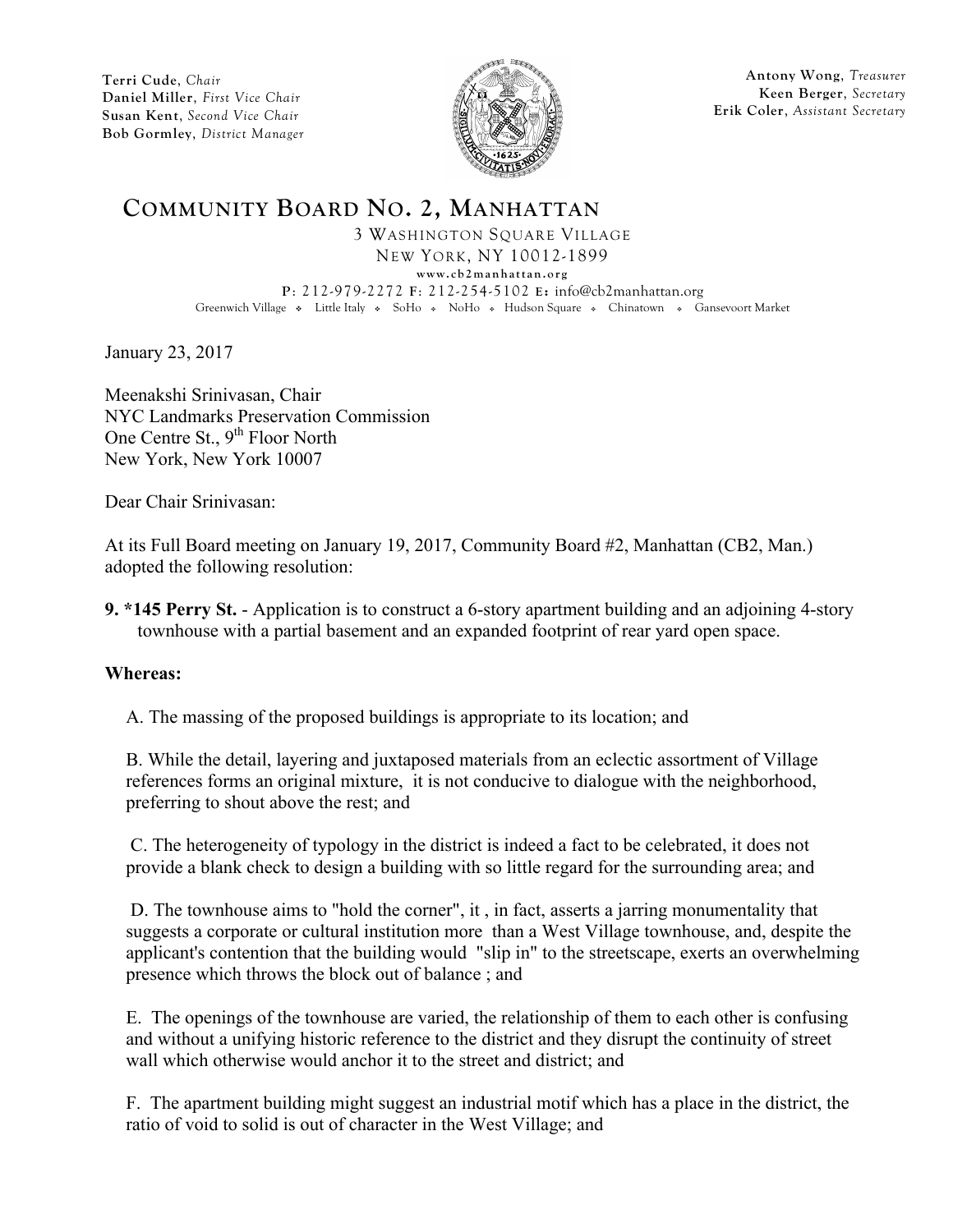G. The expanded rear garden footprint is commended, and

H. The engineer committed to construction techniques designed to protect adjacent properties in the historic district, and

I. Members of the public from various entities including the Perry St. Block Association, the Greenwich Village Community Task Force, the Washington/W. 11th St Coop, and the Perry Street Crusaders all spoke out in opposition to the project; now

### **Therefore be it resolved that CB2, Man. recommends:**

A. Approval of the footprint and massing of both the townhouse and the apartment building.

B. Denial of the buildings designs as presented, due to the overall monumentality of the townhouse design and the lack of historic district contextuality in both the townhouse and the apartment building.

Vote: Passed, with 30 Board members in favor, 1 in opposition (R. Sanz), and 1 recusal (B. Freeland).